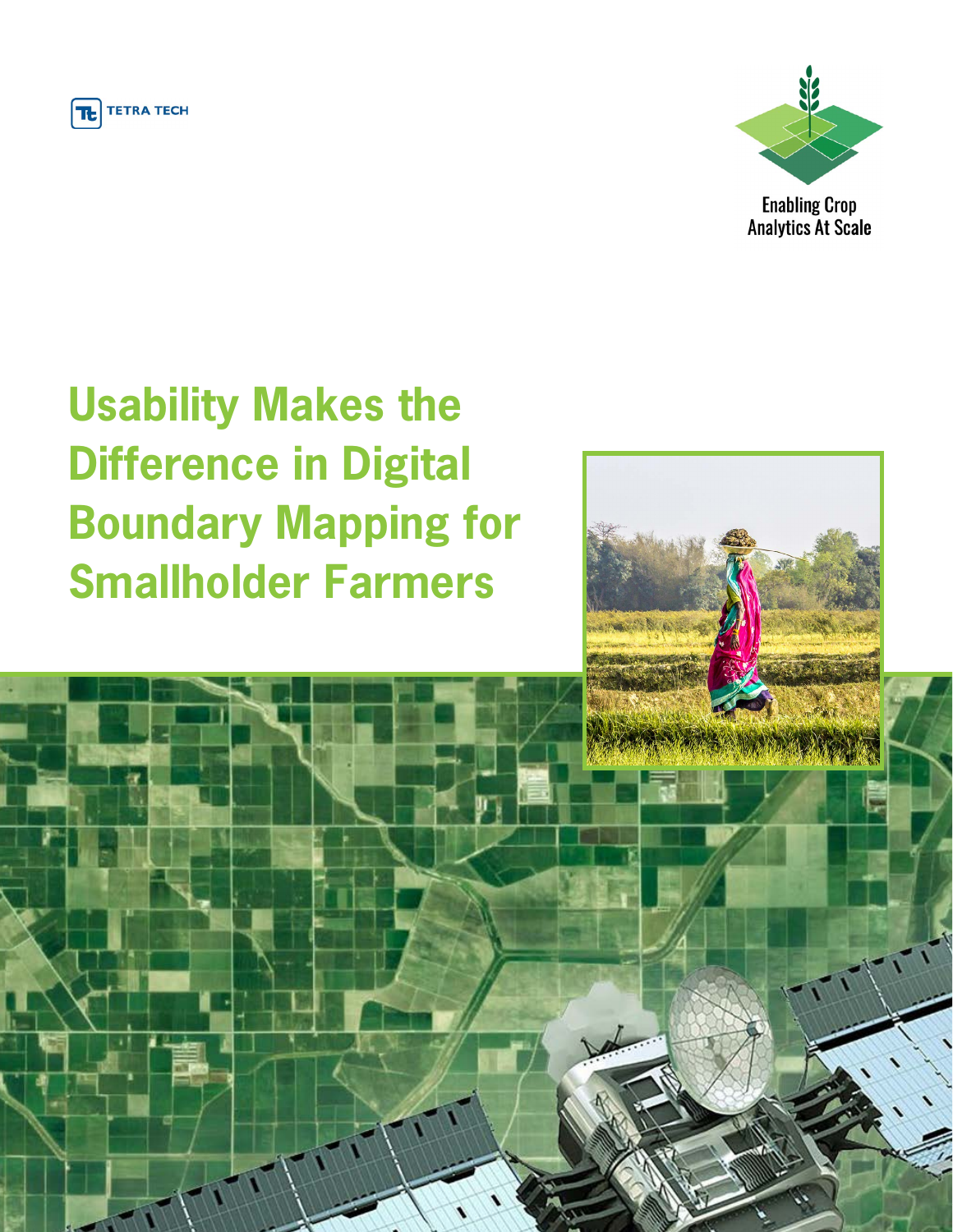**6th Grain's state-of-the-art crop monitoring platform FieldFocus** utilizes satellite remote sensing, client-provided specific crop, and variety information to send recommendations and alerts to help users improve yields and reduce problem response times. Under a grant from Tetra Tech's Enabling Crop Analytics at Scale program, FieldFocus is being tailored for smallholder farmers with smartphones in Kenya, Tanzania and other African countries. Developed for the web and Android platforms, FieldFocus enables farmers to digitize their fields and receive crop health data, weather information, and actionable insights. FieldFocus is available in any country and works for any field size.

### **Do Farmers need Record Keeping?**

We hear directly from farmers about their need for a record keeping platform that works for small commercial farmers investing in horticultural and cereal crops for regional urban markets. These farmers have voiced their challenges around record keeping, and a desire for a system that will help them track activities across a diversity of fields and farm locations, as well as track expenses.

#### **Challenges in Digitizing Field Boundaries for Farmers**

Field digitization is very challenging because it would be costly to digitize every field across the world, and because farmers shift their cultivation and plant new crops every season, the digitization would need to be updated continuously. A mobile-phone application used by the grower to directly digitize their fields themselves is a game changing prospect, but it's success depends on a user experience that allows the farmer to complete a highly non-trivial task.

Our project seeks to increase the usability of the digital tool by providing the best possible onboarding and field digitizing experience. If the app is perceived as being easy-tolearn, user-friendly and taking less time while providing high levels of information on farming profitability and strategy, we can increase the number of smartphone-owning smallholder farmers who can map fields.

We investigated an optimal interface for farmers through in depth remote usability research. The first step involved rigorous user testing where we uncovered critical usability challenges. These provide learnings for the wider eco-system. We describe some of the key challenges below:



a view of a farmer tracing their field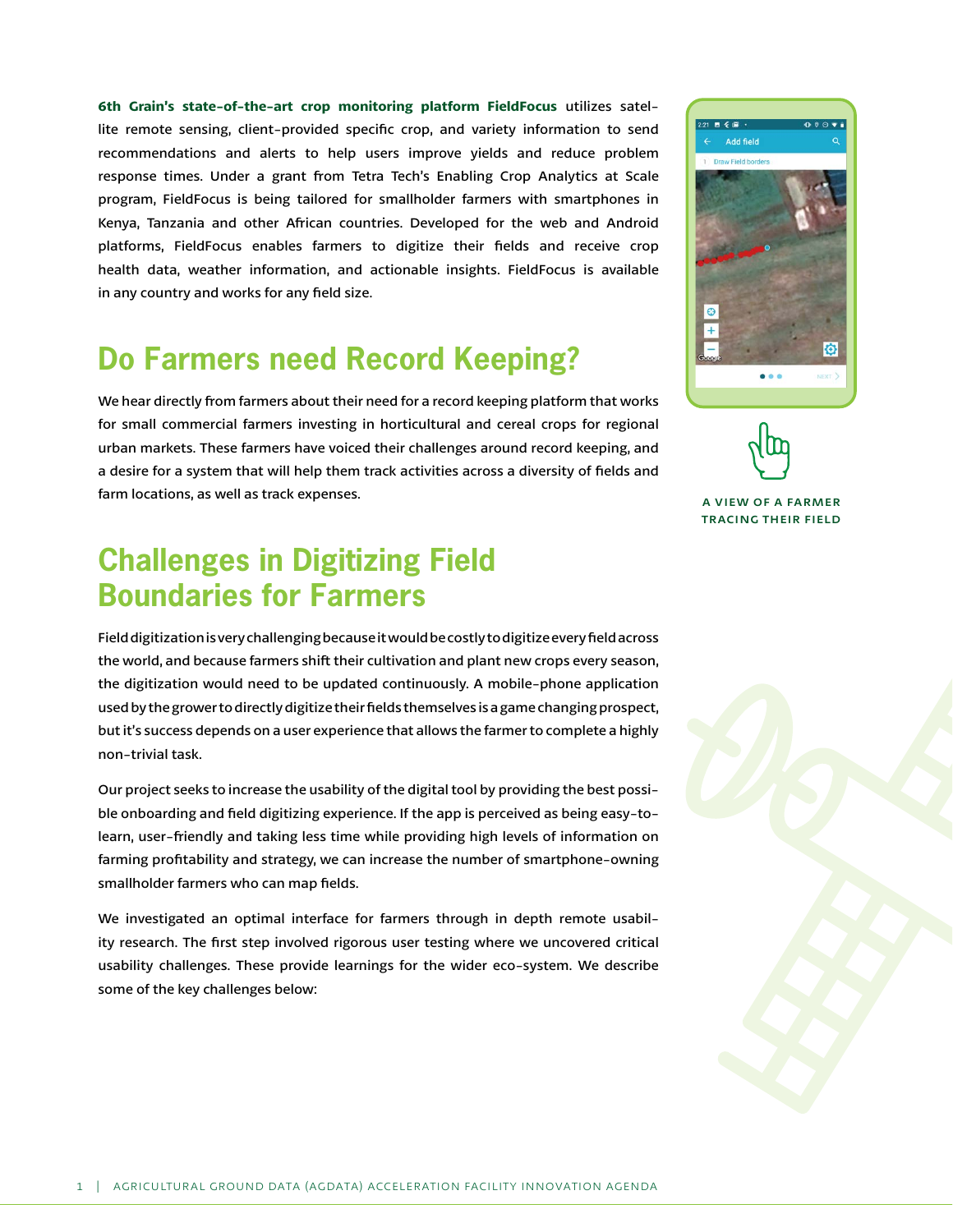

**Less confidence with 'map as an interface' -** farmers are highly proficient with messaging applications like WhatsApp, but are less familiar with maps as an interface, e.g. Google maps. Farmers are more than able to make good use of mapping interfaces, but their first time using the interface must provide a positive and reinforcing experience. We should not expect everyone to be familiar with standard mapping UX patterns, e.g. pinching for zoom.



**Standard geo-location APIs on phones can be unreliable on rural farms**  challenges with user devices in emerging markets must be accounted for, e.g. GPS is best to use as a reliable baseline. Other API location providers, e.g. via cell tower, are often inaccurate and best avoided.



**Linear step-by-step UX flows are critical -** Interfaces that provide complex features like field mapping must have a linear step by step flow, along with very clear messaging on what the next step for the user should be. Although providing the user more options on how they might potentially map their field, e.g. add points or trace your own boundary, is tempting, this may confuse the user and cause them to give up.

**Services should be data light and work offline -** we should remove data intensive features that will require the grower to have large amounts of data transferred to their phone, thus increasing the cost for app use. There is also a clear need for the applications to work well while out of standard cellular coverage.

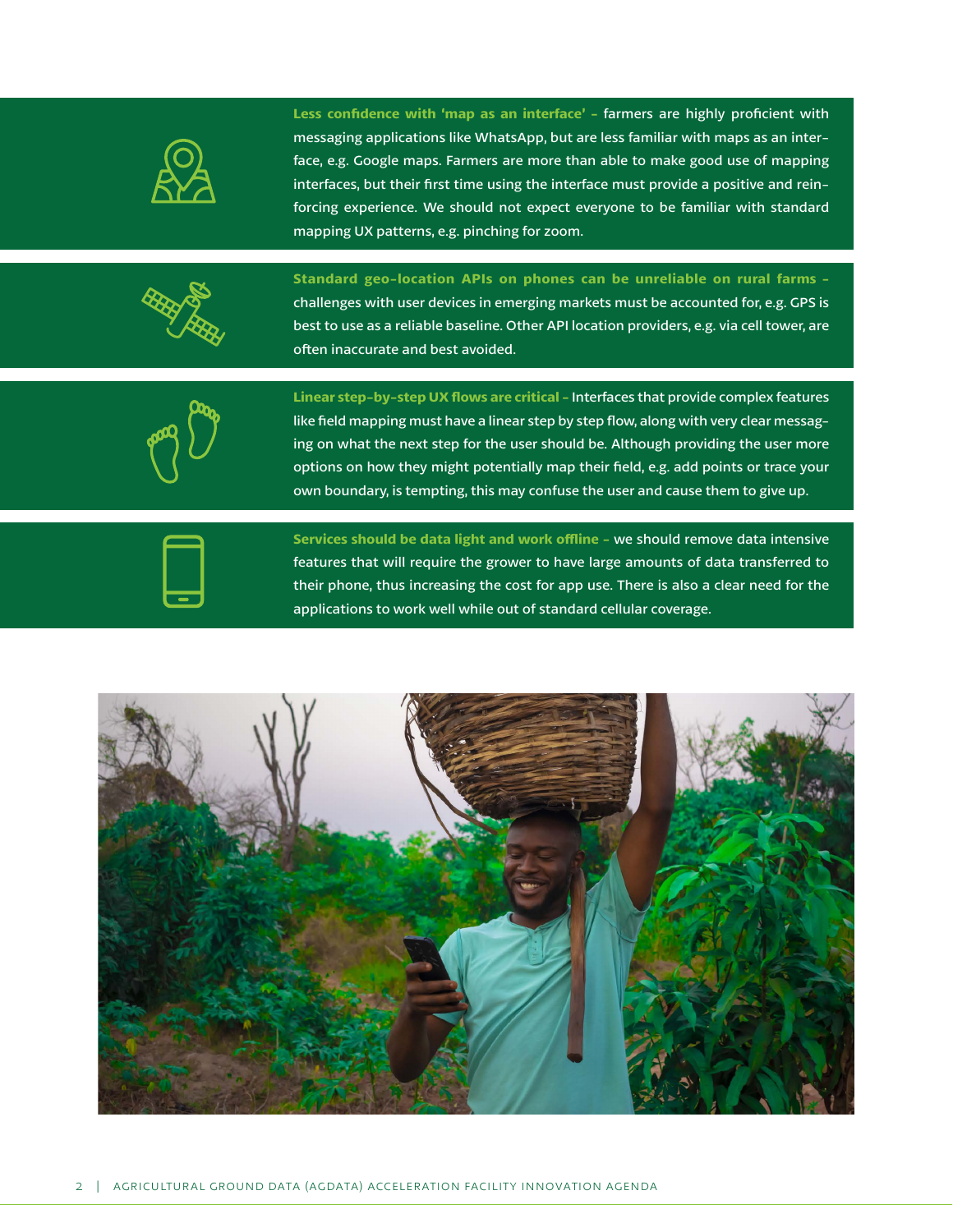#### **How we tested & improved the service**

The good news is that once we tweaked the interface to address these solvable usability challenges, farmers reported a greatly improved and widely accessible user experience. The video extracts below provide insight into our user-centric design process, supported by our partners Farm.ink with the assistance of their learn.ink service.



[Farmers highlight challenges & describe](https://vimeo.com/488652628)  WHAT EXCITES THEM ABOUT INITIAL APP

**"You really need to remember the steps, I wish they were on the display"**

**—Justus**



[Farmers respond to new prototype](https://vimeo.com/488652572)  concepts a few weeks later

**"That is awesome, now we are on the same page"**

**—Catherine**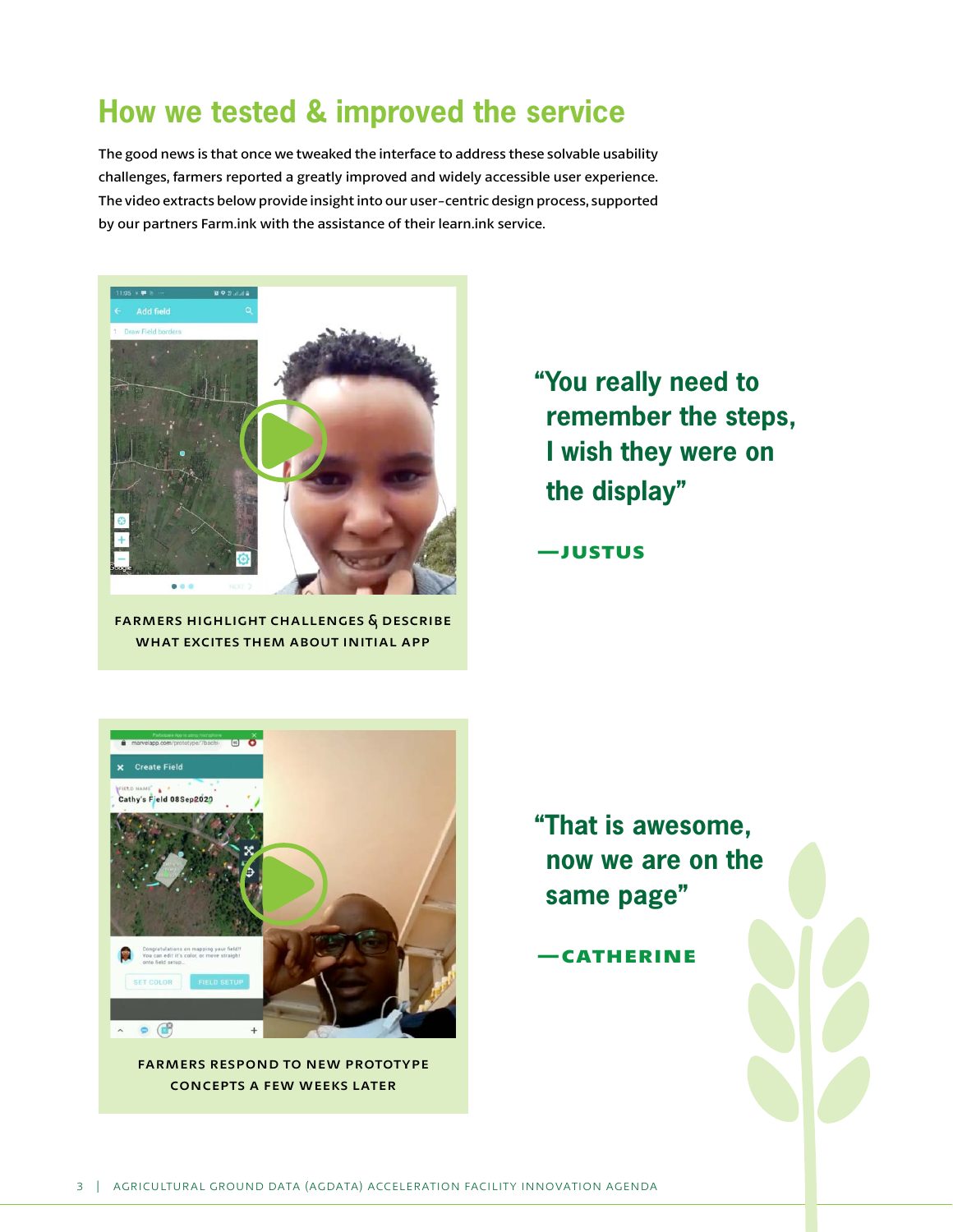After fields were digitized, we employed an expert to re-digitize four fields to estimate the accuracy of the grower-digitized fields using the 'Follow Me' function. We found that three of the four fields digitized had linear accuracy of less than 6 meters or +/-12% difference in field size. This means that for most fields, the difference in field boundaries caused by cell phone GPS accuracy, slight differences in user practice, and other unseen differences do not result in significant differences in boundary size.



White boundary was created by the expert, whereas the red boundary was created by the grower with their phone.

#### **Feature roadmap for a new app, defined by farmers**

FieldFocus Light was conceived on the basis of our rigorous usability testing. Accurate record keeping begins with an accurate field size through digitizing each field's boundary. FieldFocus Light introduces an innovative 'Follow Me' function, which allows the user to walk the boundaries of their plot, regardless of size, and create a digitized boundary. This boundary is then used to record crop, variety, historical production information and day-to-day management activities. The app uses an interactive chat as a means to guide the user through the pivotal field mapping process, an approach designed as a result of our user testing with Kenyan farmers with Farm.ink.

**In response to farmer feedback, the following features will also be prioritised for Field Focus Light:**

- $\triangleright$  Field boundary with exact area in cultivation
- $\triangleright$  Crop, variety and start date of current crop
- ΰ Previous year's crop and productivity records
- **Example 3** Farmer management including fertilizer use and how often the field is visited
- ΰ Records of cost of each crop input and enabling a clear accounting of the
	- cost of production for each crop and season.